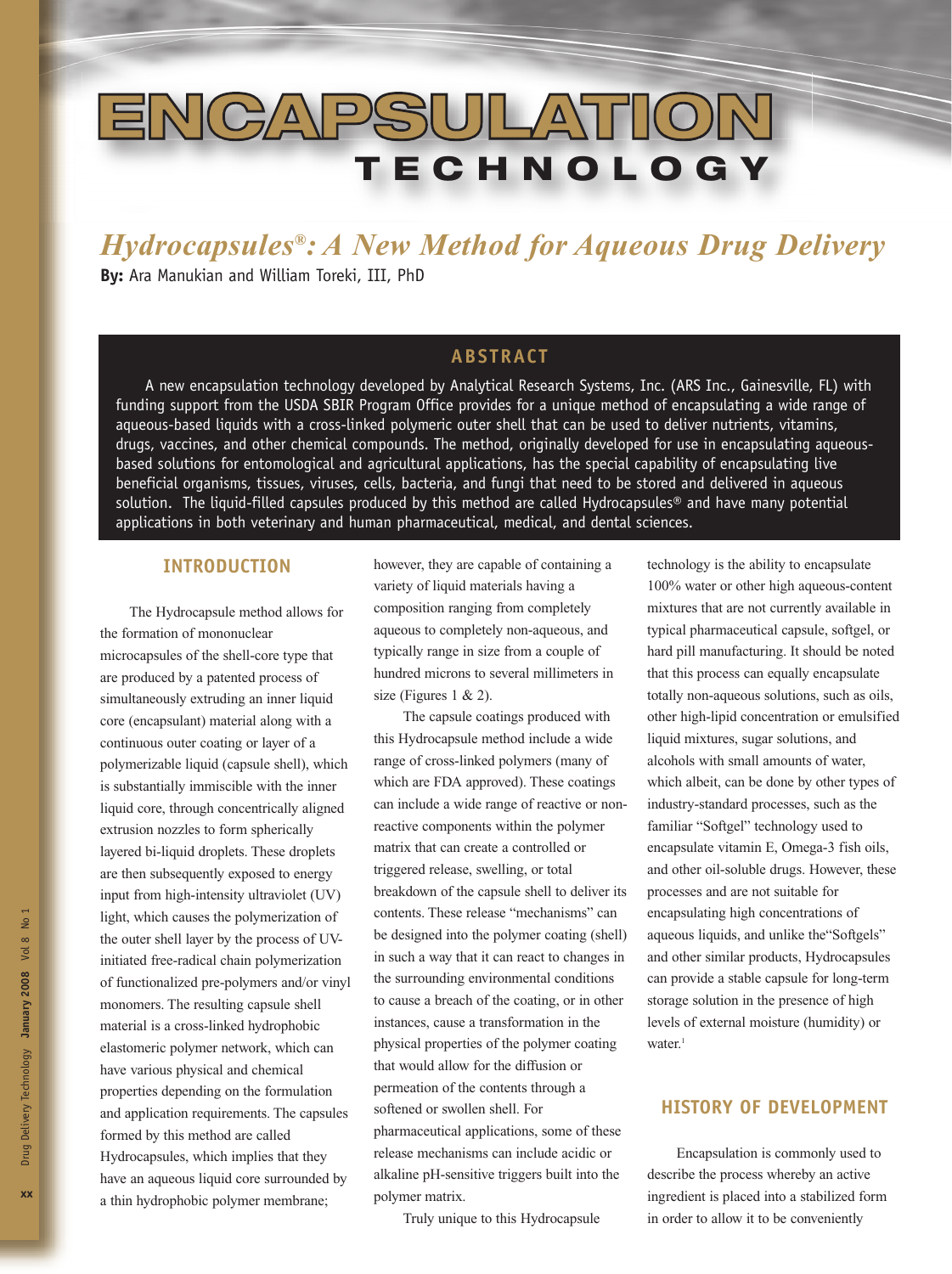stored or protected from unfavorable conditions until needed. The active ingredient may be dispersed in a protective matrix, or it may be surrounded by a coating, a shell, or a membrane. The release of active ingredient(s) from the protected form may be rapid (such as by crushing or by ingestion), or gradual (such as by dissolution, diffusion, chemically triggered or controlled time-release, or biodegradation). In this manner, it is possible to maximize the effectiveness of the active ingredient by ensuring it is released at the proper time. This "controlled release" can also be made to occur over a programmed time interval (sustained release) or on demand (stimulated release).

The term "microcapsule" has been used to describe small particles or beads, which range in size from less than one micron, up to several millimeters, which may contain a wide variety of active ingredients.<sup>2-6</sup> Microcapsules can be divided into two broad groups.

The first is Aggregate type microcapsules, which have the active ingredient dispersed uniformly throughout a continuous matrix. The matrix may be a solid dry polymer or a gel swollen with solvent. In the case where the gel is swollen with water, the term "hydrogel" is applied. Hydrogel encapsulation systems of this type are generally based on water-soluble polymers, such as alginate, gelatin, pectin, agar, gellan, or starch.7

The second is Mononuclear microcapsules, which consist of materials that show a true "shell-core" morphology. These are similar to an egg in that they have a solid outer shell or flexible membrane surrounding a core that may be a liquid, a solid, a gel, or a combination of any of these. Hydrocapsules fall into this second category.

Methods of producing microcapsules are the subject of numerous books and articles; however, the majority are simply not suitable for producing medium-to-large size  $($  > 500 microns in diameter) mononuclear microcapsules with a true shell-core morphology and capable of containing an aqueous-based liquid core solution.2-6,8,9 The method of "concentric extrusion" can be used to produce this type of microcapsule, in which two mutually immiscible liquids are simultaneously extruded through concentric



**FIGURE 1**

**A 4-mm water-filled Hydrocapsule with 0.2% blue food coloring dye and a 5-mm pure-water Hydrocapsule with suspended** *Artemia salina*

orifices in order to produce a biliquid column, with the core fluid on the inside. Under the influence of gravitational, surface tension, or other forces (centrifugal, pressure, etc.), this bi-liquid column fragments into discrete droplets having a shell/core morphology. The liquid outer shell is then made to undergo a physical/chemical change via various controlled mechanisms enabling the liquid core to have a specifically engineered shell ranging from elastomeric and/or permeable to completely hard and impervious to liquids. Hardening of the shell is generally effected by heating to remove a solvent or by cooling to solidify a molten shell material. The outer coating in these systems is often a molten wax or a solution of aqueous polymer, such as gelatin or alginate. The use of heat, to melt the shell material or to drive off solvent can be detrimental to sensitive core materials, such as protein solutions or suspensions of living organisms. Additionally, the use of solvent-based shell formulations can lead to undesirable contamination of the core material as well as health and safety concerns.

Aqueous-based shell formulations, such as gelatin, cannot be used in conjunction with aqueous core materials because phase incompatibility is a necessary prerequisite for formation of a shell/core morphology using this technique. Also, these types of shells are, by nature, easily affected by water and also

very susceptible to dehydration. Another drawback of other existing liquid encapsulating techniques is that the physical and mechanical properties of the shell materials suitable for use in these approaches are limited. Waxes, for instance, have very poor elasticity and mechanical strength and also low melt viscosity, making production of very thin membranes impractical. Low molecular weight thermoplastic polymers are generally too brittle and lack the flexibility to give strong, thin-walled, individual capsules. Thin, flexible, and durable membranes are generally only associated with cross-linked elastomeric polymers, which are generally insoluble and will not melt into a flow-able liquid even at extreme temperatures.

The initial application that lead to the development of the Hydrocapsule technology was brought about by a need to encapsulate high-protein content, aqueous-based, artificial liquid nutrient diets by Dr. Patrick D. Greany at the USDA's Agriculture Research Services, Center for Medical and Veterinary Entomology (CMAVE) based in Gainesville, FL. The USDA needed to encapsulate these nutritional diets for the purposes of feeding beneficial entomophagous insects (good insects that eat pest insects) so they could be mass reared economically in large numbers so they could be subsequently released into agricultural settings for natural control of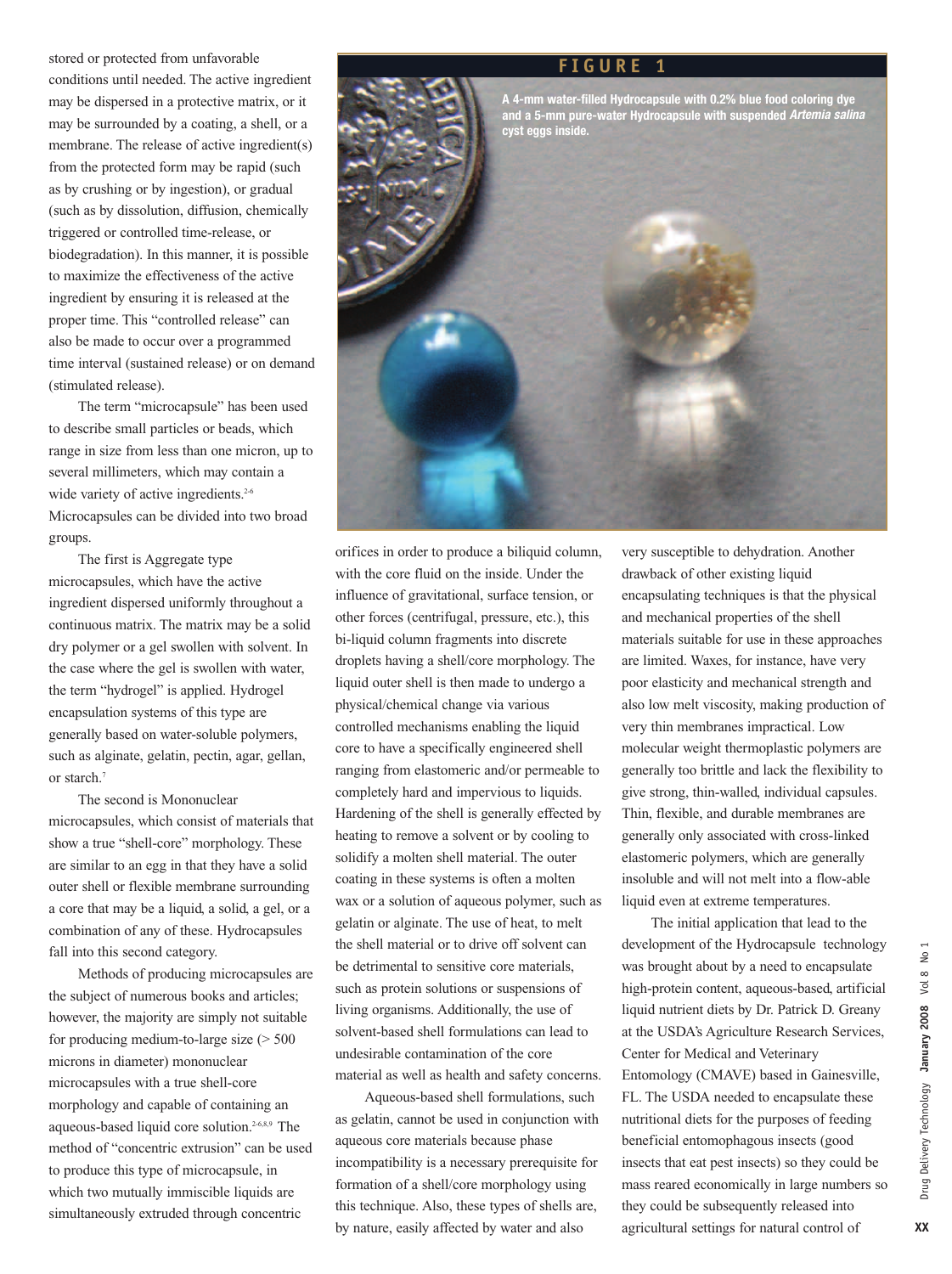

**Various-size (A & B) Hydrocapsules ranging from 200 microns to 10 mm in diameter.**

phytophagous pest insects (plant-eating insects). This concept of releasing large numbers of beneficial insects to augment already-existing populations of beneficial insects is called Augmentative Biological Control (ABC), and is one of several Insect Pest Management (IPM) strategies being employed by the USDA to help decrease the usage of traditional chemical pesticides in agriculture. ARS submitted a Small Business Innovative Research (SBIR) Phase I grant proposal to the USDA and was funded in 1996. Subsequently, ARS was awarded an SBIR Phase II grant, and follow-up Phase III funding was provided by commercial partners to complete development of the Hydrocapsule technology. US and international patent applications (PCT) were filed in 2000, and the US Patent was awarded in 2004 (US Patent No. 6,780,507 B2) along with the US Trademark Hydrocapsule®.

## **THE HYDROCAPSULE PROCESS**

The Hydrocapsule process comprises two critical steps: (1) the fluid-mechanical process of co-extruding two immiscible liquid streams (the outer shell and inner core liquids) to form a bi-liquid column and subsequent droplets; and (2) the chemical reaction to polymerize the outer liquid shell material to convert it to a solid coating that surrounds the liquid core.

In the first step, the process of coextrusion involves ejecting two liquid streams from concentric nozzles under a force. In this manner, the liquid solution to be encapsulated and an immiscible shell-forming organic liquid are pushed simultaneously through concentric nozzles by force. The center nozzle carries the

liquid material to be encapsulated, while the outer nozzle carries the coating precursor. The choice of orifice size will vary depending on the particular materials and final capsule size selected. The use of larger-diameter nozzles will generally result in the formation of larger Hydrocapsules. After emergence from the concentric nozzle, a series of concentric biliquid droplets is formed and then enter into a reaction zone (Figure 3). Inside this reaction zone, energy input from a high-intensity mercury lamp is used to supply UV light to catalyze, initiate, and promote the curing and free-radical chain polymerization of the vinyl monomers, oligomers, pre-polymers, and cross-linking agents, which are the typical components of an outer shell formulation. Under the influence of gravity, the bi-liquid stream will break-up into multiple smaller discrete droplets. This effluent enters into a column with a suspending medium that provides some buoyancy. The main purpose of the suspending medium (which can be a liquid or gas) is to slow the gravitational descent of the droplets, which increases the residence time in order to allow the polymerization, solidification, and/or cross-linking reactions to proceed to substantial completion, and aids in droplet separation.

The second step, polymerization of the hydrocapsule shell, is accomplished via freeradical chain polymerization of vinyl monomers utilizing photo-initiators, which rely on the absorbance of light energy in order to produce free radicals, which then initiate the polymerization of reactive vinyl groups present in the shell formulation. In this process, UV sensitive photo-initiators are used (such as benzophenone, benzoin ether, camphorquinone, and acyl phosphine oxide),

which react within seconds. The concentration of photo-initiator used in the shell-forming liquids varies but is typically in the 0.1% to 2% weight range.

Selection of the proper shell components (formulation) is critical to completing the second step in the process. There are many shell-forming materials that are useful in making Hydrocapsules and can be selected from the broad class of vinyl compounds. These are compounds containing one or more polymerizable vinyl (-CH=CH<sub>2</sub>) groups. These vinyl-containing shell-forming materials may be relatively low molecular weight compounds (< 200 amu), which are generally referred to as "monomers," or they may be larger molecules (> 200 amu), which are generally referred to as "reactive oligomers," "macromonomers," or "prepolymers." Thousands of such compounds are known, and there is a myriad of formulations, blends, and mixtures that can be useful. Typical low molecular weight monomers used in this process are methyl methacrylate (MMA), acrylic acid (AA), butyl acrylate (BA), hexyl acrylate (HA), and hydroxyethyl methacrylate (HEMA). Additional less-common acrylic monomers like long-chain alkyl acrylates and methacrylates (such as  $C_{12}$  - to  $C_{24}$ - acrylates), tetrahydrofuranyl acrylate, or caprolactone acrylate are used to impart useful properties to the shell formulation. Other commonly known vinyl monomers used are vinyl chloride, styrene, and vinyl acetate. Depending upon the application requirements of the shell, formulations can also include difunctional and multifunctional compounds (containing two or more vinyl units per molecule), such as divinyl benzene (DVB), ethylene glycol dimethacrylate (EGDMA), trimethyloyl triacrylate, and hexane diacrylate. Such polymers have desirable properties like good mechanical strength, elasticity, toughness, and flexibility.

Non-reactive components can also be incorporated into the shell formulations. These types of compounds do not react with the vinyl groups present, but instead are added to impart some type of desirable property to the shellforming liquid (such as viscosity control) or to the final shell polymer (such as a plasticizing effect). Such compounds may be of any molecular weight. The use of non-reactive polymers in the shell formulation will result in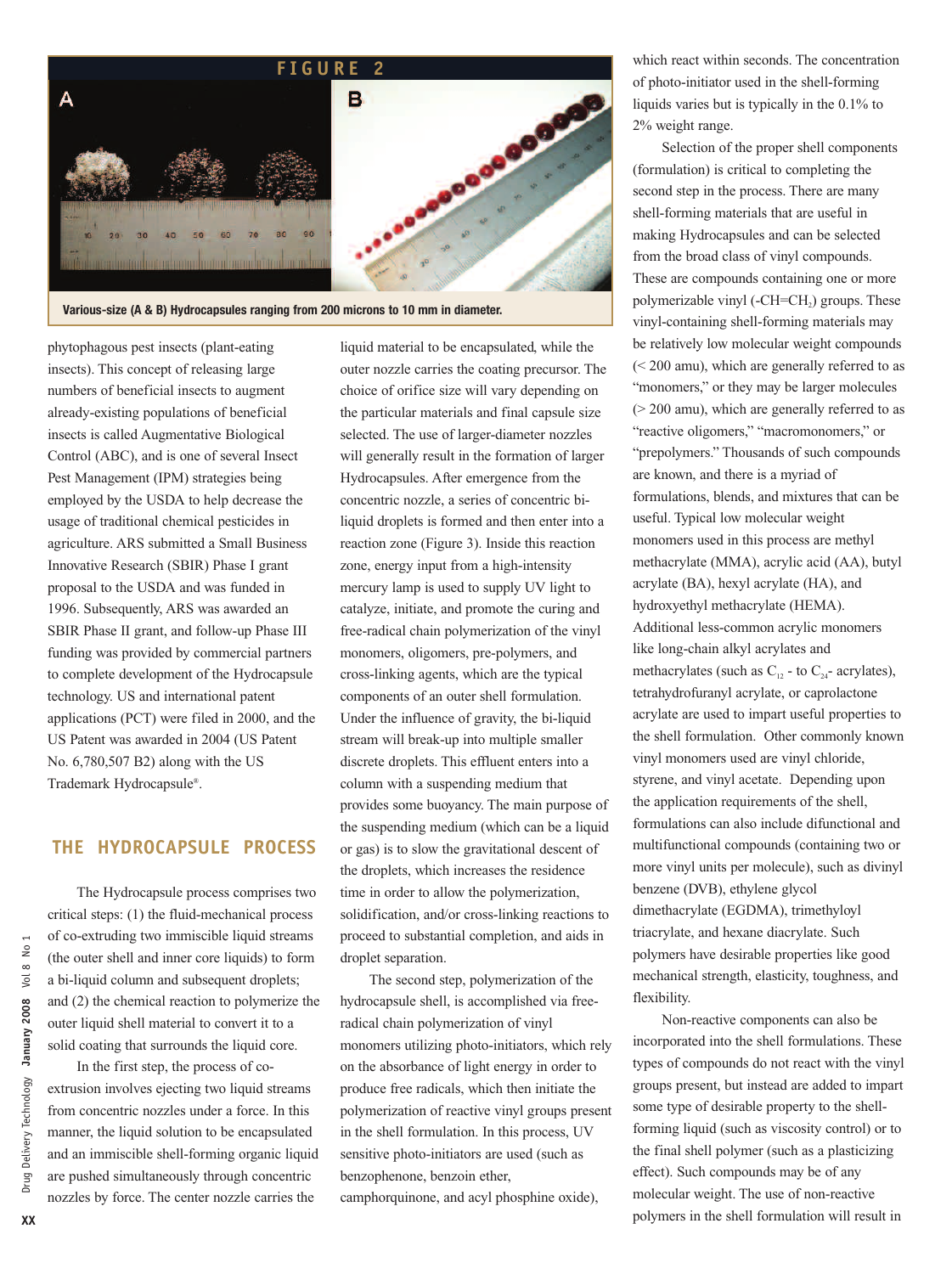a polymer blend or interpenetrating network after the reactive vinyl components have undergone polymerization. Volatile components can also be added in order to facilitate processing or to modify the properties of the final shell materials. Other types of commonly used polymer additives, such as chain-transfer agents, antioxidants, anti-static compounds, UV stabilizers, dyes, and fillers can also be incorporated into the shell-forming fluids.

The use of silicone-based UV-curable elastomers as shell-forming components are particularly useful in making biocompatible capsules having favorable mechanical characteristics, environmentally benign properties, and desiccation resistance far superior to hydrogel-based polymers, such as alginate or gelatin  $(>100X)$ . Silicone polymers are commonly known to have, by far, the highest oxygen permeability of any class of synthetic polymer.10-12 The oxygen permeability of silicone is 100 times that of polyethylene (PE). This is why it is particularly suited for applications such as gas-exchange membranes in heart-lung machines.<sup>11</sup> Many formulations are possible using reactive silicones blended with selected acrylic and urethane resins. Conversely, polymers like poly-vinyl chloride (PVC) or poly-ethylene terephthalate (PET) have very low oxygen permeability.<sup>10,12</sup>

#### **CURRENT APPLICATIONS**

The original application of this technology successfully demonstrated its first use in commercial applications to produce approximately 2- to 4-mm diameter hydrocapsules containing an aqueous-based liquid artificial nutritional diet used for the mass-rearing of beneficial insects that contained proteins, carbohydrates, and lipids, which were derived from processed animal livers along with added vitamins and antioxidants. The preparation of this and similar diets are described in detail in US Patent Nos. 5,799,607 and 6,129,935. A shell precursor solution was prepared by mixing a commercial aliphatic polyurethane acrylate composition (10 parts), a mixture of monofunctional acrylate monomers (15 parts: 50/50 caprolactone acrylate and tridecyl



**Hydrocapsule Encapsulation Machine (HEM) utilizing a liquid-liquid co-extrusion nozzle system in conjunction with a UV photo-chemical exposure chamber.**

acrylate), a low viscosity aliphatic diacrylate oligomer (5 parts), a dialkyl phthalate plasticizer (10 parts), and a photo-initiator (1 part, benzoin isobutyl ether). The specific gravity of this mixture was measured and found to be approximately 1.04 g/cc. The capsule walls had an average thickness of about 50 microns and were generally soft and pliable such that the beneficial insects that were presented these hydrocapsules (*Podisus maculiventris and Diapetimorpha introita*) easily penetrated the shell and consumed the contents.

Subsequent work during this time was done on encapsulating and delivering attractant (bait) solutions, entomopathogenic nematodes, bacteria, and fungi for pest insect control. Production of hydrocapsules that contained an aqueous suspension of entomopathogenic nematodes (*Steinernema feltiae*) at a concentration of 2,000 AU/ml provided by a commercial supplier (BioLogic, Willow Hill, PA) were encapsulated in a solution of sucrose (40 g/L) and dextran (1 wt %) in de-ionized water (Figure 4). The specific gravity of this nematode suspension was measured and found to be approximately 1.008 g/cc. A shell precursor solution was prepared by mixing a commercial aliphatic polyurethane acrylate composition (6 parts), a

mixture of monofunctional acrylate monomers (11 parts), an acrylatefunctionalized silicone (6 parts), a dialkyl phthalate plasticizer (6 parts), and a photoinitiator (0.7 parts). Capsules were produced in a manner similar to that previously described. Microscopic examination of these capsules revealed they contained living nematodes. Capsule diameters ranged from approximately 2 to 4 mm. These capsules were stored in a loosely capped plastic vial in a refrigerator at approximately 5°C. After 9 months of continuous refrigerated and oxygenated storage, it was observed that the majority of the encapsulated organisms were still alive as evidenced by their swimming motions (active movement) when viewed under a 20X optical microscope.

Using the same formulations and procedures, an encapsulation of a commercial bacterial pesticide formulation (Thuricide<sup>R</sup> HPC, purchased from Home Depot),which is essentially a suspension of the entomopathogenic bacterium *Bacillus thuringiensis kurstaki* (otherwise known as BT), was also performed. The activity of this suspension was listed at 4,000 IU/mg. The capsule shell formulation was similar to the one described earlier. Capsules with an average diameter of approximately 3 mm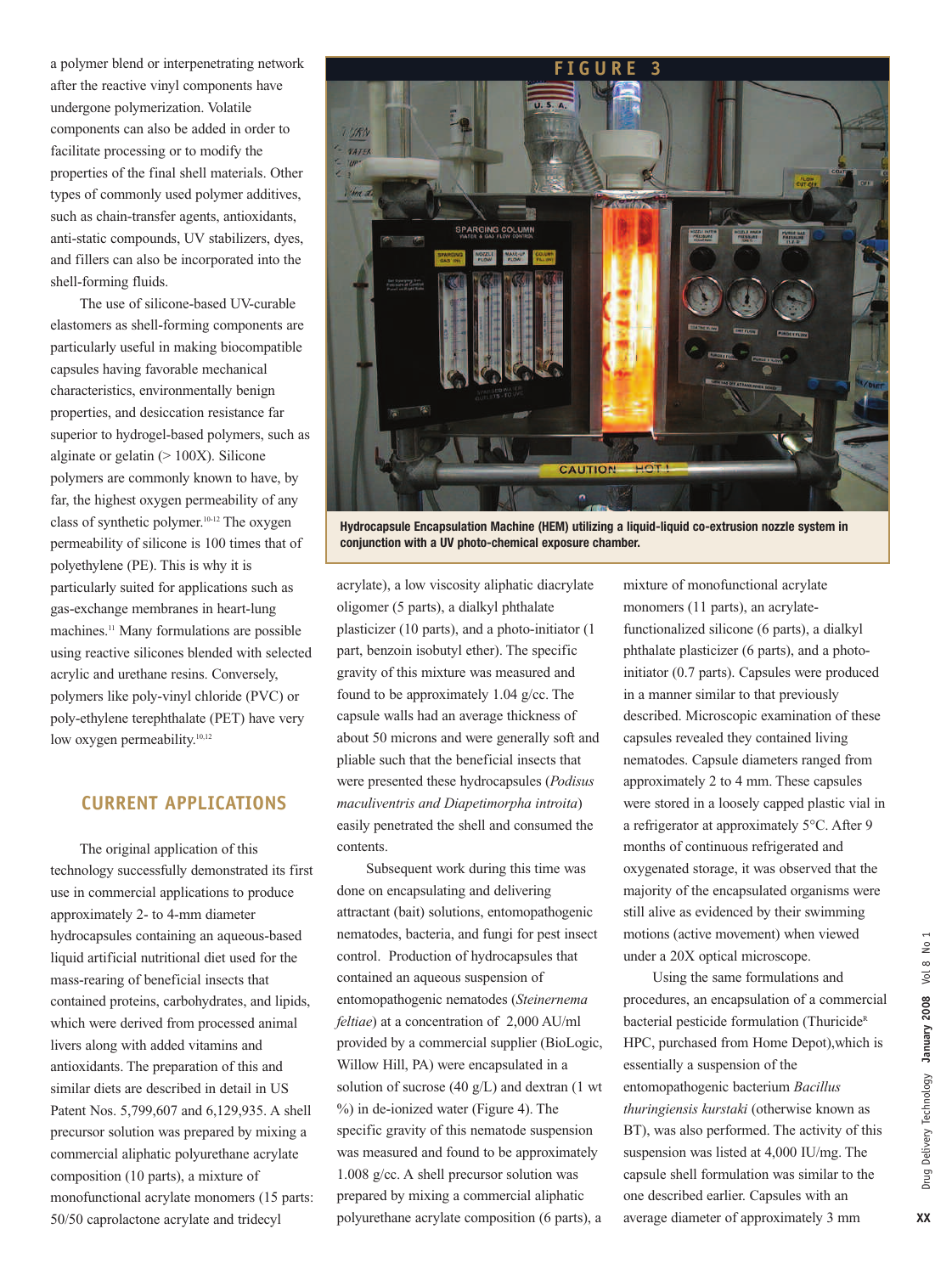

**Various-size pictures (A through D) of a 2-mm Hydrocapsule containing live beneficial nematodes (***Steinernema feltiae***) at a concentration of 2,000 AU/ml in water-sucrose, which was encapsulated using an oxygen-permeable silicone containing cross-linked polymer.**



**A 1.5-mm water-filled Hydrocapsule with suspended** *Artemia salina* **cyst eggs inside** 

were obtained. A sample of the encapsulated material was subsequently opened and cultured on agar in a Petri dish. After several days, extensive colonization of the Petri dish by BT was observed and verified.

Additional development was done encapsulating various biological components, such as animal blood products and tissue. To demonstrate the ability of larger particles to pass through the co-extrusion nozzles, a solution of *Artemia salina* (brine shrimp eggs) was made and successfully encapsulated (Figures 1  $\&$  5). Utilization of pH-sensitive polymer formulations for coating and delivery of additional entomopathogens (such as viruses and fungi) have shown promising results in

initial testing by government and academic laboratories and are currently proprietary.

### **FUTURE PHARMACEUTICAL APPLICATIONS**

The use of this technology has much broader application potential in the fields of veterinary and human medical and pharmaceutical science than originally developed. Currently, new investigations are being conducted for using Hydrocapsules to deliver essential nutrients, drugs, and vaccines to farm-reared fish in large-scale aquaculture. The unique ability of Hydrocapsules to

encapsulate aqueous solutions also allows its use for delivering active ingredients in an aquatic environment. Methods of release currently being employed are based on pHreactive coatings to allow the capsule to remain intact in water (pH 6 to 8) until ingested, and then pass through the stomach region of a fish, where the stomach acid causes a triggering of the polymer coating to begin breaking down over a predetermine time interval (based on coating thickness and formulation chemistry) and ultimately deliver its contents into the lower digestive tract of a fish. These types of reactions can be acid or alkali triggered. The formulations and mechanisms currently under development for aquaculture drug delivery have direct application to human and other animal pharma.

Additional medical/pharmaceutical applications include the ability to deliver beneficial organisms, tissues, cells, and bacteria. There is the potential need to replenish beneficial bacteria in the stomach and mouth after patient exposure to long-term treatments with antibiotics after surgical or dental procedures or after serious infections. The ability of delivering aqueous-stored antiviral agents, antimicrobial, or aqueous-based anti-cancer treatments through oral ingestion by animals and humans is possible. There is also the possible use of delivering these same agents in combination with a topical ointment or external treatment application in which the capsules can be mechanically ruptured by direct application or rubbing of an infected area. The Hydrocapsule process allows for the encapsulation of many such agents for any of these applications and others, without the use of direct heat, extreme pressures, or solvent processes that could degrade these agents or volatile compounds or cause the breakdown or denaturing of proteins, amino acids, or lipids.

#### **ACKNOWLEDGEMENTS**

The authors would like to acknowledge and give special thanks to the following people who greatly assisted the authors: Mr. Rudy Strohschein, Director of Operations for ARS for his continued technical and scientific support as a Co-inventor of the Hydrocapsule technology; Dr. Patrick D. Greany, Senior Scientist with the USDA-ARS, CMAVE for

 $\frac{1}{2}$